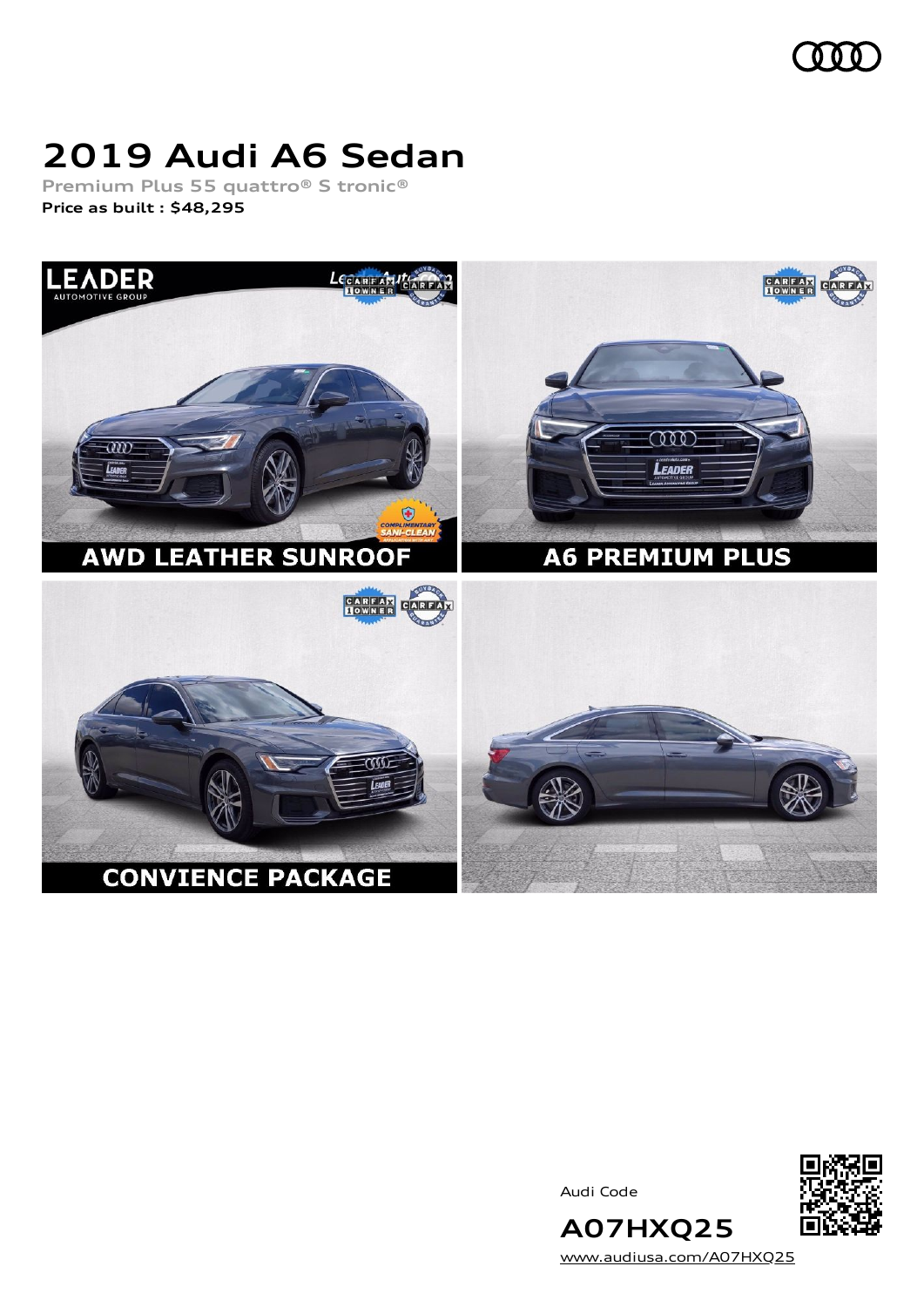## **Summary**

**Audi 2019 Audi A6 Sedan** Premium Plus 55 quattro® S tronic®

**Price as buil[t](#page-8-0)** \$48,295

#### **Exterior colour**

Daytona Gray pearl

### **Interior colour**

| Seats     | Black with Rock Gray cross stitching |
|-----------|--------------------------------------|
| Dashboard | Black                                |
| Carpet    | Black                                |
| Headliner | Lunar Silver                         |



#### **Further Information**

| Type of vehicle | Used car     |
|-----------------|--------------|
| Mileage         | 20,697 miles |
|                 | No           |
| Warranty        |              |

#### **Audi Code** A07HXQ25

**Your configuration on www.audiusa.com** [www.audiusa.com/A07HXQ25](https://www.audiusa.com/A07HXQ25)

**Commission number** a9df643c0a0e0ae7076d

### **Technical Specifications**

| Engine type                  | 3.0-liter six-cylinder                        |
|------------------------------|-----------------------------------------------|
| stroke                       | Displacement/Bore and 2,995/84.5 x 89.0 cc/mm |
| Torque                       | 369 lb-ft@rpm                                 |
| Top track speed              | 130 mph mph                                   |
| Acceleration (0 - 60<br>mph) | 5.1 seconds seconds                           |
| Recommended fuel             | Premium                                       |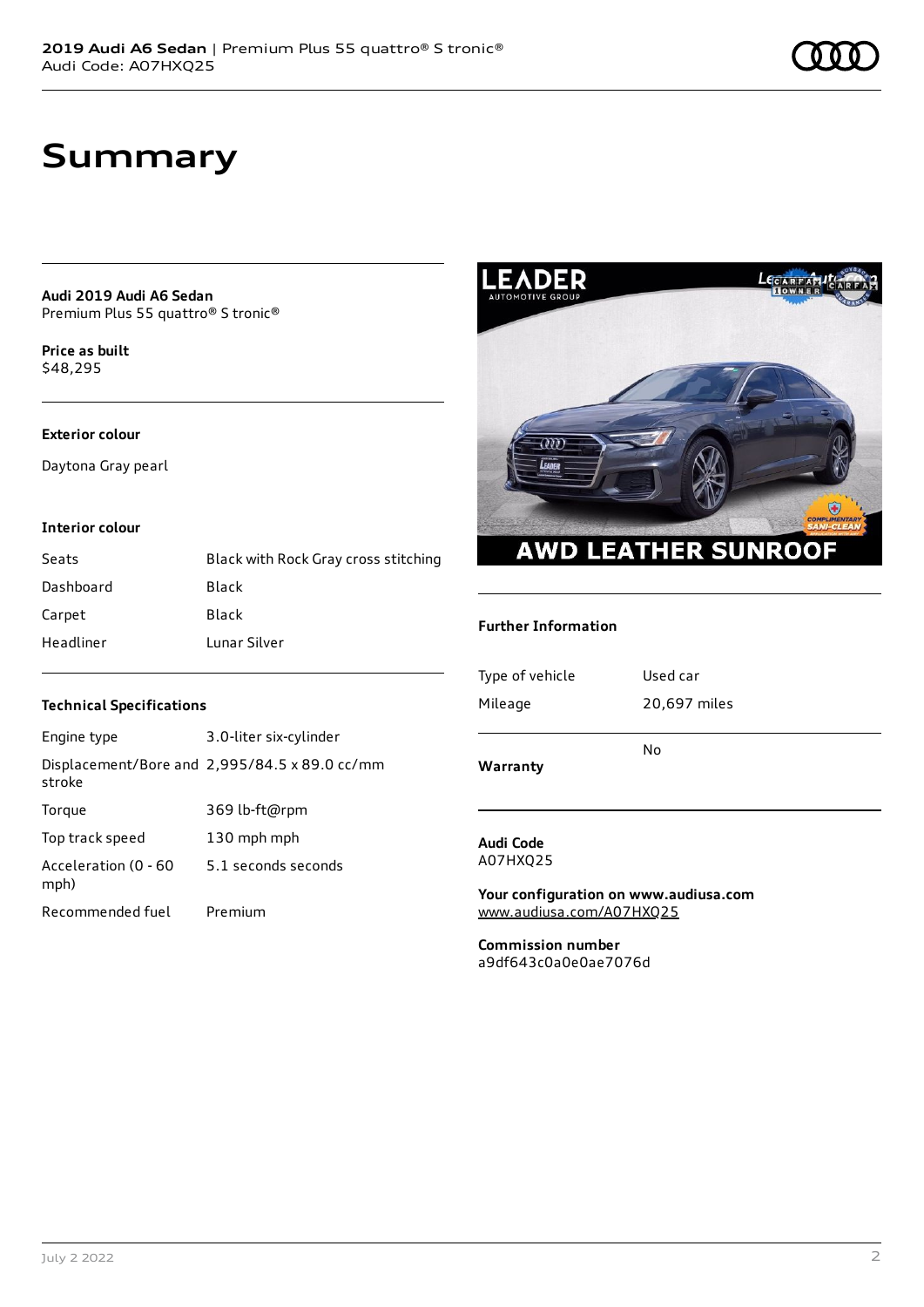

# **Standard features**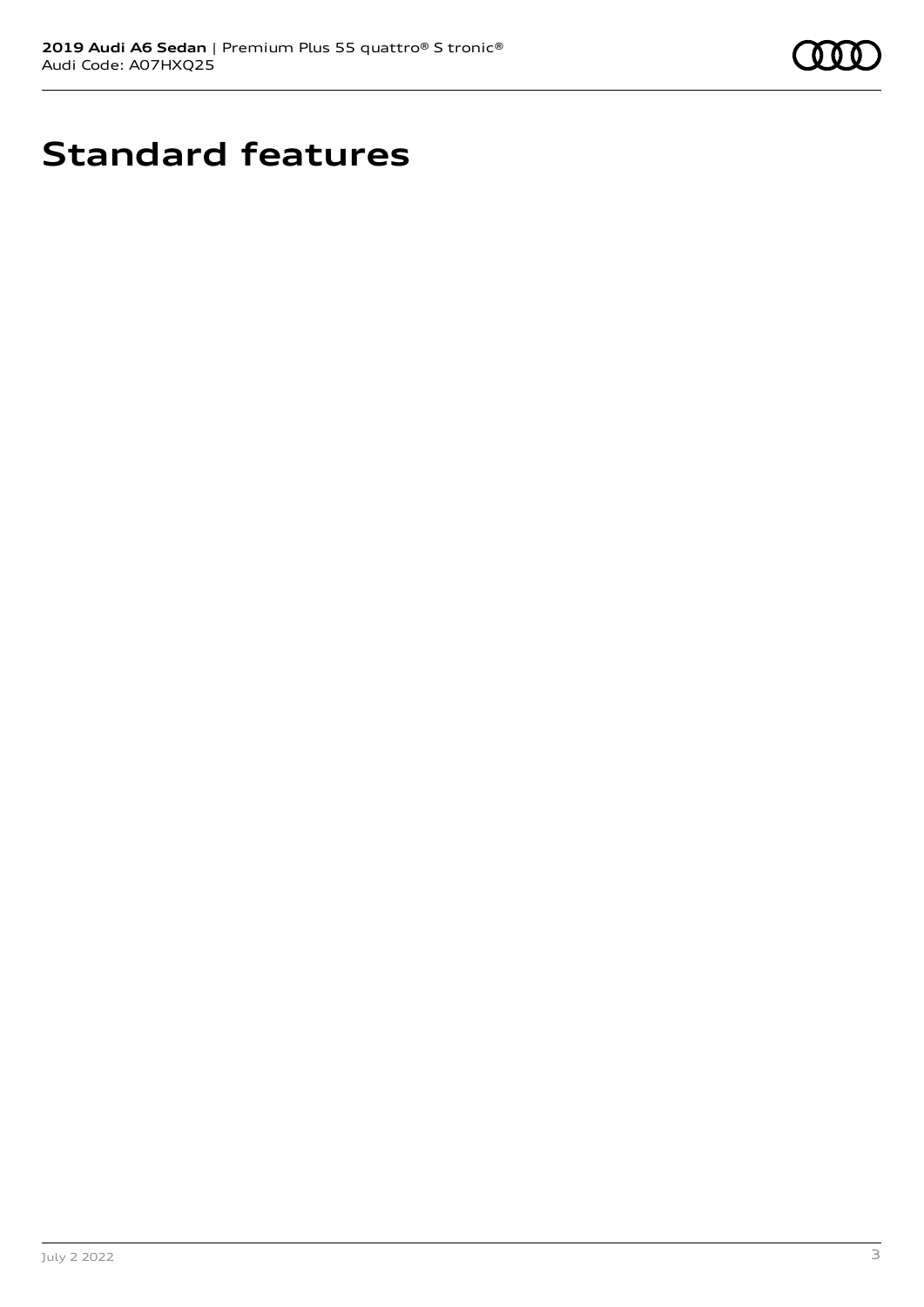# **Dealer remarks**

2019 Audi A6 3.0T Premium Plus quattro Gray \*BLUETOOTH, Backup Camera, One-Owner Clean CarFax, Leather, Moonroof, Navigation, Heated Seats, Rear Back-Up Camera, AWD, SUNROOF, MOONROOF, DRIVER POWER SEAT, PASSENGER POWER SEAT, quattro, Black w/Leather Seating Surfaces or Valcona Leather Interior, Audi Advanced Key, Audi Phone Box w/Wireless Charging, Audi Side Assist w/Pre Sense Rear, Audi Virtual Cockpit, Bang & Olufsen 3D Premium Sound System, Contrast Stitching on Door Armrests & Knee Bolster, Convenience Package, Headlight Washer System, Heated Auto-Dimming Power-Folding Exterior Mirrors, Matrix-Design Headlights w/Highbeam Assist, Navigation System, Premium Plus Package, Radio: Audi MMI Navigation Plus w/MMI Touch 10.1", Top View Camera System w/Virtual 360 View.

22/29 City/Highway MPG Priced below KBB Fair Purchase Price!

ALL OUR VEHICLES ARE COMPLETELY INSPECTED WITH THE EXCEPTION OF VERY INEXPENSIVE VEHICLES THAT GO THROUGH A BASE INSPECTION. IT IS IMPORTANT TO US THAT YOU GET THE HIGHEST VALUE VEHICLE FOR THE LOWEST POSSIBLE PRICE. WE PRICE OUR VEHICLES TO SELL !!!!!!!!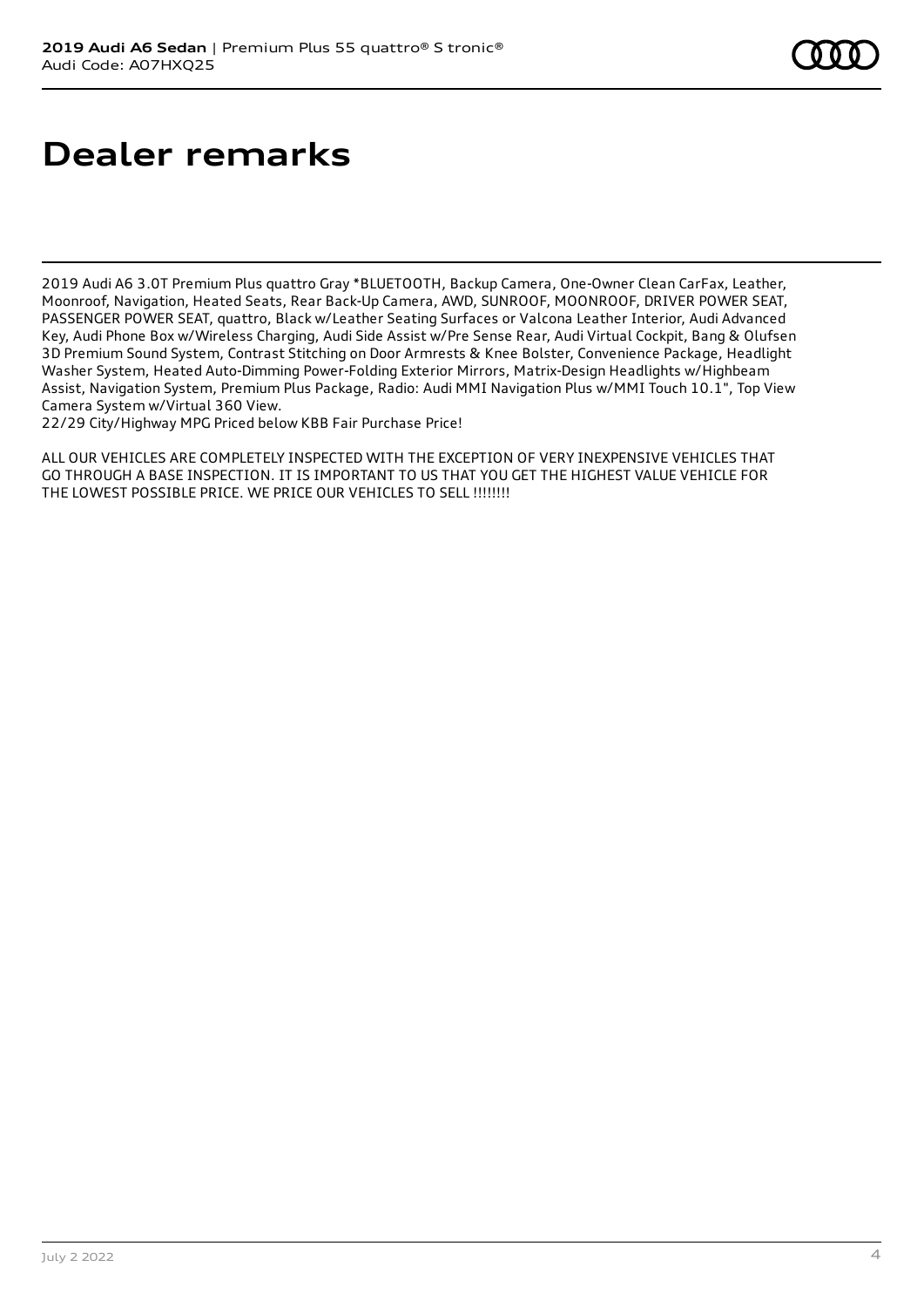# **Technical Specifications**

### **(1/2)**

| <b>Engineering   Performance</b> |                                                                                                                                                | Suspension                    |                                                                                           |
|----------------------------------|------------------------------------------------------------------------------------------------------------------------------------------------|-------------------------------|-------------------------------------------------------------------------------------------|
| Engine type                      | 3.0-liter six-cylinder                                                                                                                         | Front axle                    | Five-link front independent steel                                                         |
| Acceleration (0 - 60<br>mph)     | 5.1 seconds seconds                                                                                                                            | Rear axle                     | spring suspension<br>Five-link rear independent steel                                     |
| Power Level                      | 55                                                                                                                                             | Optional                      | spring suspension<br>Adaptive damping suspension                                          |
| Engine block                     | Aluminum-alloy                                                                                                                                 |                               |                                                                                           |
|                                  | Induction/fuel injection Twin-scroll turbocharged/TFSI®                                                                                        |                               |                                                                                           |
| Cylinder head                    | Aluminum-alloy                                                                                                                                 | <b>Brake system</b>           |                                                                                           |
| Max. output ps/hp                | 335 @ rpm                                                                                                                                      | Front brakes                  | 13.3 (ventilated disc) in                                                                 |
| stroke                           | Displacement/Bore and 2,995/84.5 x 89.0 cc/mm                                                                                                  | Rear brakes                   | 13.0 (ventilated disc) in                                                                 |
| Top track speed                  | 130 mph mph                                                                                                                                    | Parking brake                 | Electromechanical                                                                         |
| Torque                           | 369 lb-ft@rpm                                                                                                                                  |                               |                                                                                           |
| Valvetrain                       | 24-valve DOHC with Audi valvelift                                                                                                              | <b>Body</b>                   |                                                                                           |
|                                  | system and variable valve timing                                                                                                               | Material                      | Multi-material body construction<br>(steel and aluminum composition)                      |
| <b>Electrical system</b>         |                                                                                                                                                | Corrosion protection          | Multistep anti-corrosion protection                                                       |
| Hybrid system battery            | 48 Volt/9.6Ah lithium-ion battery                                                                                                              | <b>Warranty   Maintenance</b> |                                                                                           |
| <b>Driveline</b>                 |                                                                                                                                                | Warranty                      | 4-year/50,000-mile new vehicle<br>limited warranty                                        |
| Transmission                     | Seven-speed S tronic <sup>®</sup> dual-clutch<br>automatic transmission with<br>quattro <sup>®</sup> all-wheel-drive with<br>ultra® technology | Maintenance                   | 12-month/10,000-mile (whichever<br>occurs first) NO CHARGE first<br>scheduled maintenance |
| <b>Steering</b>                  |                                                                                                                                                |                               |                                                                                           |
| Steering type                    | Electromechanical progressive<br>steering system                                                                                               |                               |                                                                                           |

Turning diameter, curb-36.4 ft

to-curb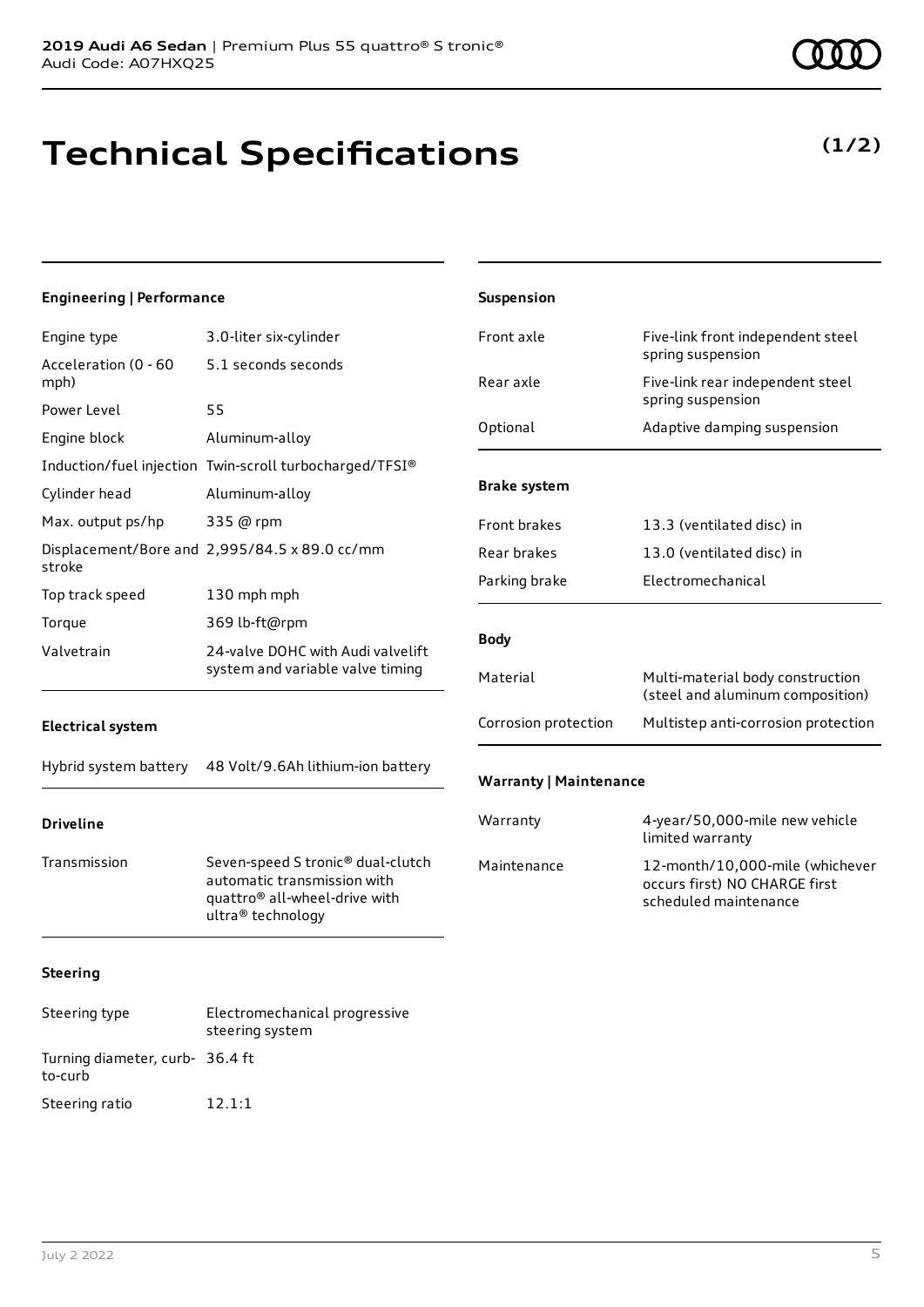## **Technical Specifications**

### **Exterior Measurements**

| Height                           | 57.4 in   |
|----------------------------------|-----------|
| Overall width without<br>mirrors | 74.3 in   |
| Length                           | 194.4 in  |
| Wheelbase                        | 115.1 in  |
| Drag coefficient                 | $0.29$ Cw |
| Overall width with<br>mirrors    | $83.1$ in |
| Track rear                       | 63.7 in   |
| <b>Track front</b>               | 64.2 in   |
| Curb weight                      | 4,266 lb  |

### **Interior measurements**

| Seating capacity                          | 5                    |
|-------------------------------------------|----------------------|
| Shoulder room, rear                       | 56.5 in              |
| Head room with front<br>sunroof           | 38.0 in              |
| Leg room, rear                            | 37.4 in              |
| Shoulder room, front                      | 57.8 in              |
| Head room with rear<br>sunroof            | 38.1 in              |
| Leg room, front                           | 41.3 in              |
| Cargo volume, rear<br>seatbacks up/folded | 13.7/NA cu ft, cu ft |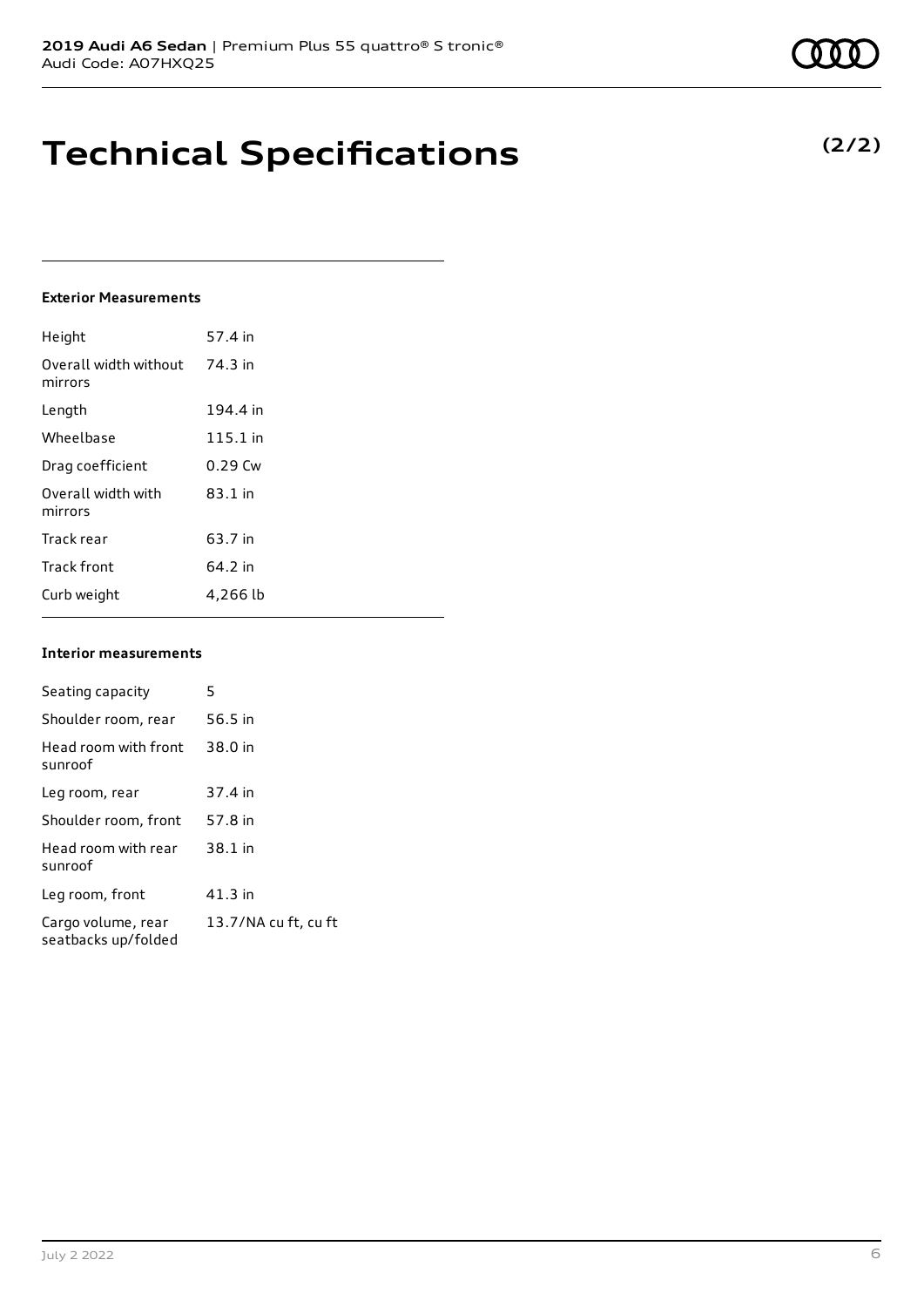### **Consumption- and emission**

**Consumption by NEDC**

combined 25 mpg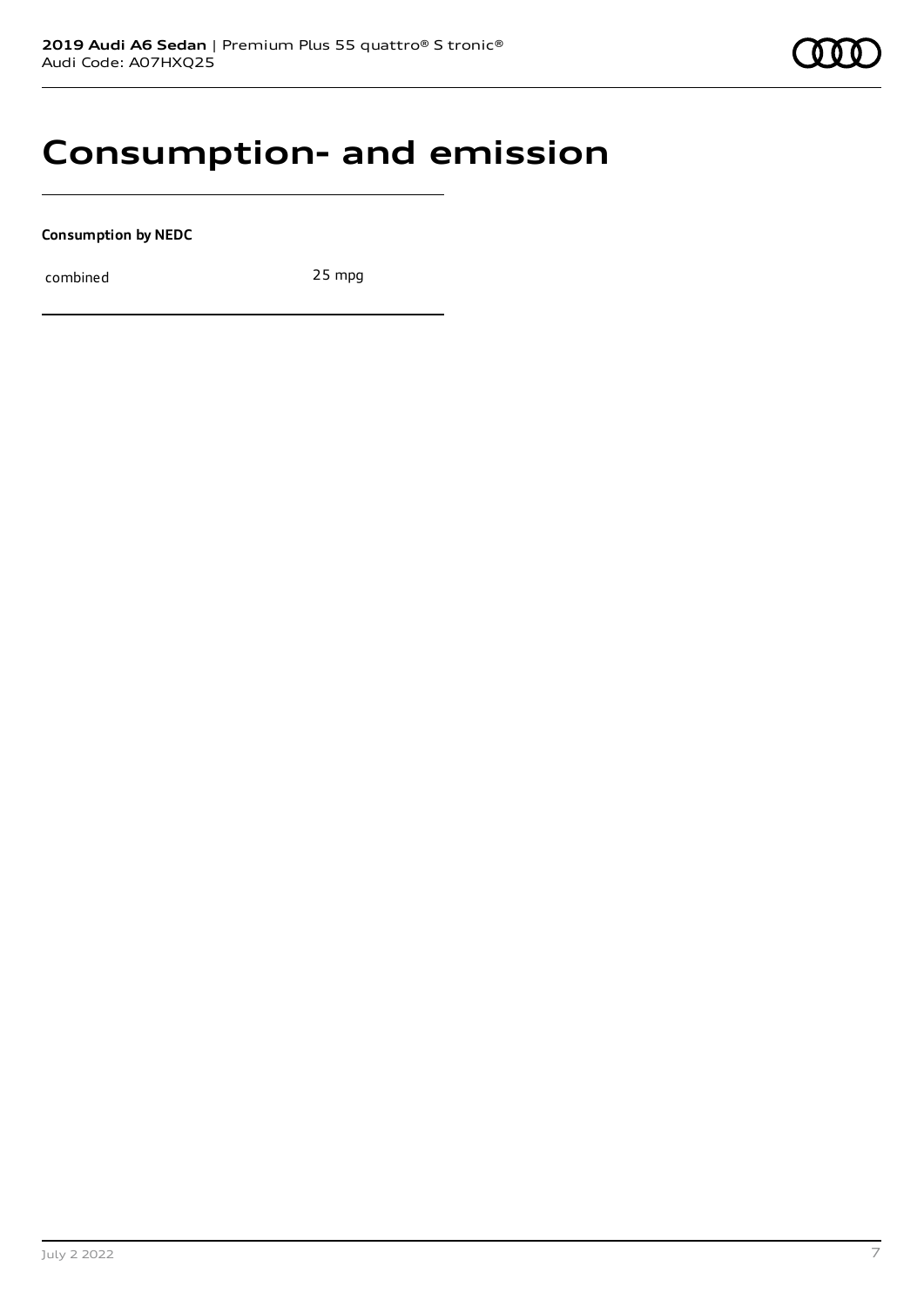## **Contact**

Dealer **Audi Bloomington Normal**

1430 Fort Jesse Rd 61761 Normal IL

Phone: 8885820266 FAX: 3094521486

www: [https://www.audibn.com](https://www.audibn.com/)